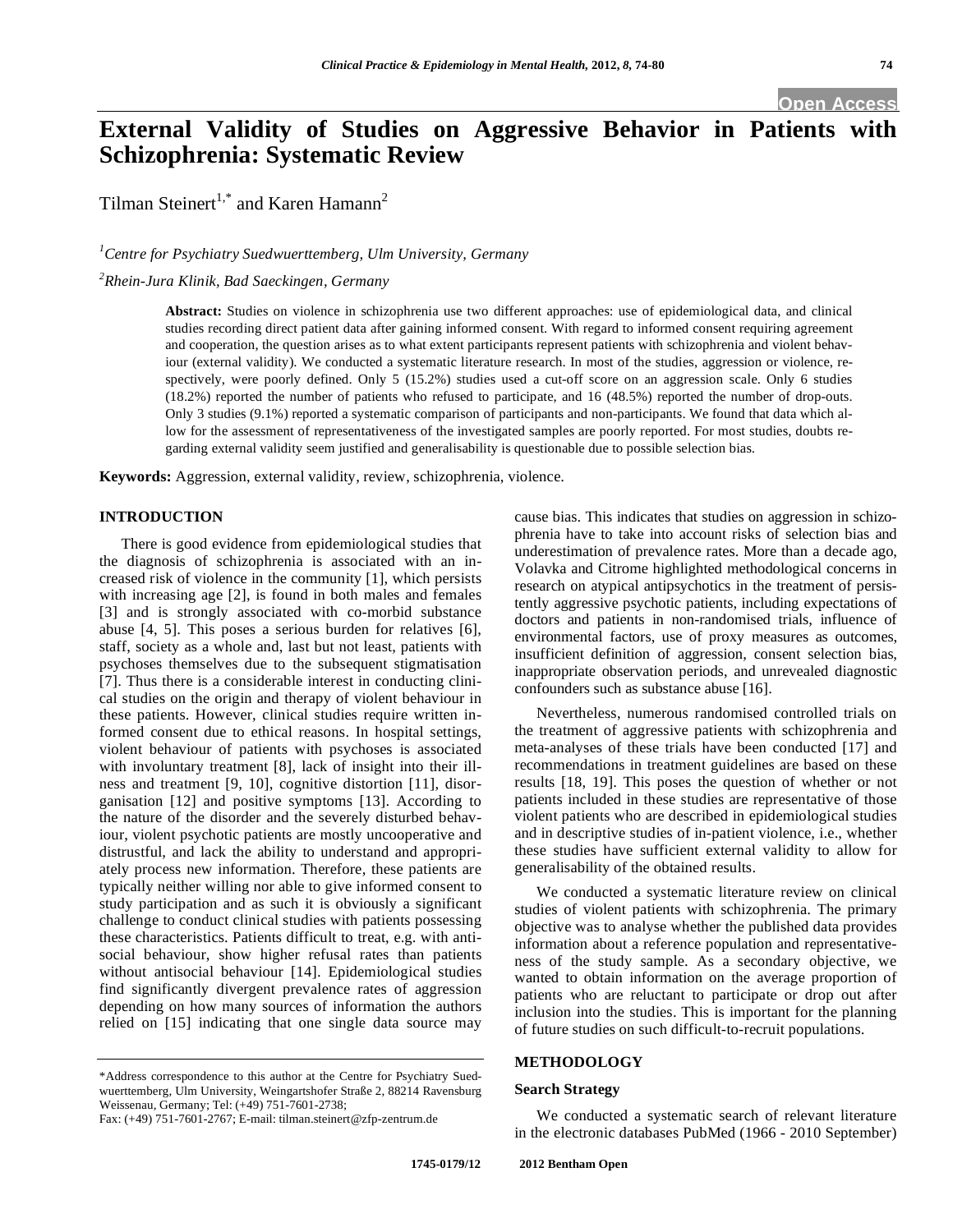and PsycINFO (1806 - 2010 September). The search was conducted with the Medical Subject Headings (MeSH terms) 'schizophrenia' or 'psychotic disorder' or 'psychosis', combined with 'aggressive behavior' or 'violence'.

Inclusion criteria for studies considered were as follows:

- Samples including patients with schizophrena or schizoaffective disorder
- Patients in in-patient or in out-patient treatment
- any kind of aggressive behaviour towards others as an inclusion criterion
- informed consent required and mentioned
- patients actively involved in the respective study (i.e., not only consenting to chart review or gaining information from third persons)
- adult populations ( $\geq$  age 18 years)
- English language publications only
- publication in journals listed in the databases mentioned above

Exclusion criteria were populations in forensic settings, i.e., prisons, forensic psychiatry, or involuntary out-patient commitment. We excluded such studies following the assumption that incentives to participate in a study might be rather different for patients in those settings. Incentives like facilitations of imprisonment may have a stronger impact on the decision of forensic participants than on general psychiatric patients.

#### **Outcomes**

To assess external validity, we extracted the following data:

- inclusion criteria: diagnostic groups, gender, measures of violence
- information on non-participants
- information on drop-outs
- information on systematic comparisons of participants and non-participants

To gain further knowledge on the feasibility of recruitment according to our secondary objective, we extracted further data:

- proportion of drop-outs and patients reluctant to participate
- sample size
- period of recruitment, number of involved centres
- setting (in-patient, out-patient)
- requirements for study participants
- legal status of participants (voluntary/involuntary)
- incentives for participants

## **RESULTS**

The literature search yielded 1419 hits (PubMed 1096, PsycINFO 323). The abstracts of all studies were screened with respect to the inclusion and exclusion criteria. In case of doubt, if no abstracts were available, the full texts were analysed by one of the authors (K.H.). In total, 33 studies fulfilled the defined inclusion criteria. There were several studies that based on the same data sets but dealt with different topics. In total, there were 20 independent data sets.

11 out of 33 studies investigated drug effects, 13 symptoms, prediction and course, 6 neurobiological issues, 2 subjective views and 1 a psychotherapeutic intervention. 19 of the studies included were published prior to the year 2000, 14 studies were published since then.

## **Study Inclusion Criteria**

26 studies (78.8%) examined diagnostically homogenuous samples of patients with schizophrenia, while 7 studies (21.2%) had mixed samples comprised of patients with schizophrenia. 4 studies (12.1%) had samples with only male patients, and the others were comprised of both genders.

16 out of the 33 studies (48.5%) used recently observed or reported aggression as an inclusion criterion, while 10 used either recently observed aggression or aggression in the subjects' history, and 7 used a history of aggressive behaviour as an inclusion criterion. 5 of the studies (15.2%) defined a minimum score on a standardised scale as inclusion criterion, while most of the others used aggressive or violent incidents or aggressive behaviour without a clear definition.

#### **Information on Non-Participants**

In 6 out of 33 studies (18.2%), information on the percentage of patients who were identified by the screening procedure but refused to participate was provided. The percentage was 12.0% on average (sd = 10.7). Three out of 33 studies (9.1%) reported a systematic comparison of participants and non-participants, and only one reported detailed information on those patients, citing no significant difference [20].

16 out of 33 studies (48.5%) provided information on the percentage of drop-outs. Drop-outs were 22.6% on average  $(sd = 15.5)$ . Four out of 33 studies reported characteristics of drop-outs.

## **Sample Size, Setting, Follow-Up, Legal Status, Incentives**

The mean sample size was  $93.5$  (sd = 98.8). The subgroups of 'aggressive' patients comprised the mean of 62.5 patients (sd = 46.0). 15 (45.5%) of the studies provided information on the recruitment period, which was 33.8 months on average (sd  $= 22.4$ ). 28 out of 33 studies reported the number of participating centres, which was 2.0 on average  $(sd = 1.7)$ . 29 studies  $(87.9%)$  recruited only in-patients, while 2 recruited in-patients and out-patients and 2 only outpatients. 10 out of 33 studies were cross-sectional in nature, and the others provided follow-up data of 16.3 weeks (sd 37.8) on average. Only one study [36] provided detailed information on the legal status of the participating patients. None of the 33 studies provided information on incentives given to patients for study participation.

A brief overview of the results is given in Table **1**. For more details see Table **2**.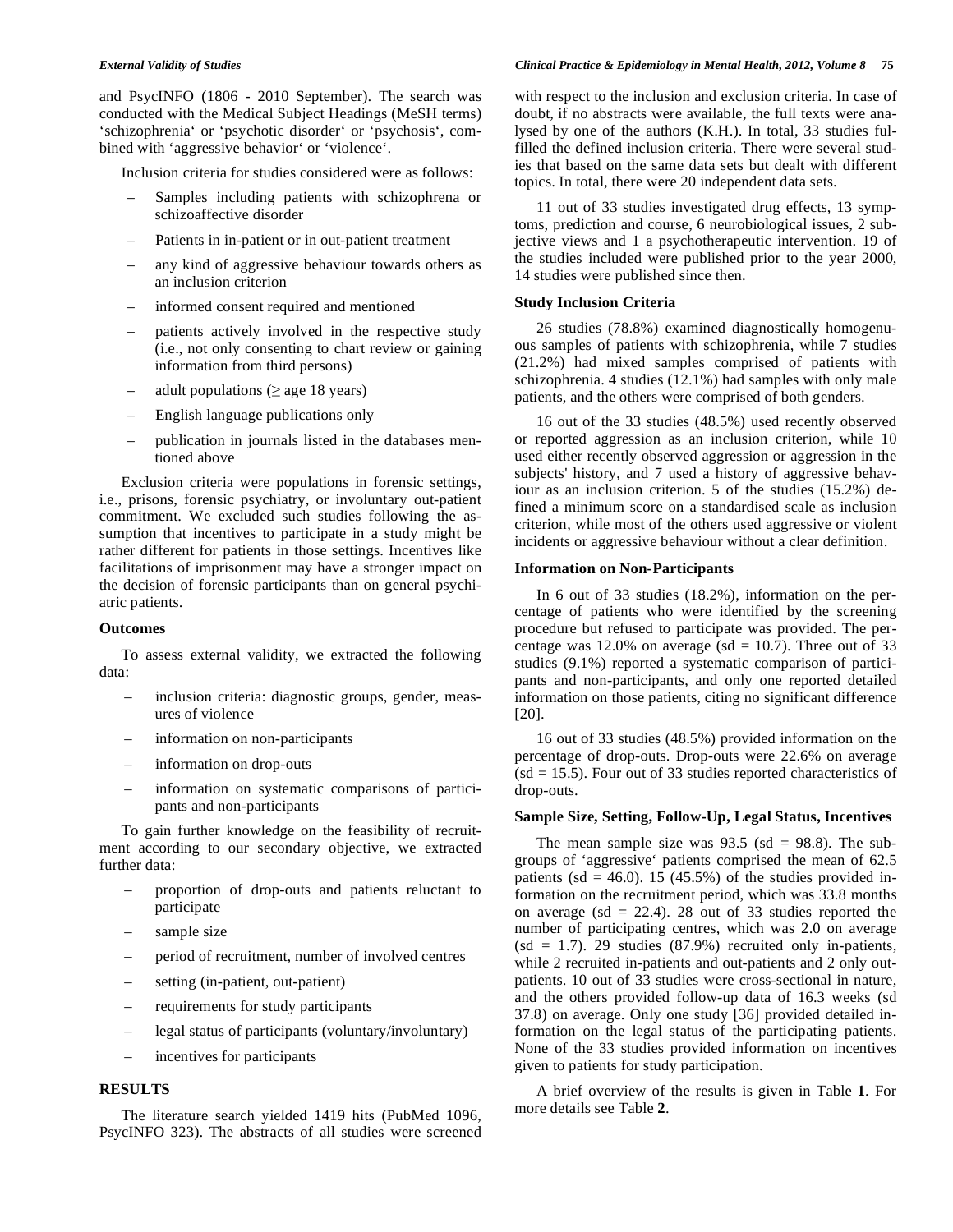## **Table 1. Detected Clinical Studies on Aggression and Violence and Schizophrenia**

| Author(s)                    | <b>Sample Size</b><br>(Total/Aggr) | <b>Standardized</b><br><b>Definition Of Aggression</b> | <b>Information on Percentage of</b><br><b>Non-Participants or Dropouts</b>                                             | <b>Characteristics of</b><br><b>Non-Participants</b><br>or Dropouts | <b>Comparison of</b><br><b>Participants and</b><br><b>Non-Participants</b> |
|------------------------------|------------------------------------|--------------------------------------------------------|------------------------------------------------------------------------------------------------------------------------|---------------------------------------------------------------------|----------------------------------------------------------------------------|
| Cohen et al. [21]            | 126/126                            | X                                                      |                                                                                                                        | $-$                                                                 | $\sim$ $\sim$                                                              |
| Tuason [22]                  | 30/30                              | $\overline{a}$                                         | Dropouts: 16,7%                                                                                                        | X                                                                   | $-$                                                                        |
| Tuason [23]                  | 52/52                              | $\mathbf X$                                            | non-participants: 5,8%<br>dropouts: 44,2%                                                                              | $ -$                                                                | $ -$                                                                       |
| Krakowski et al. [24]        | 44/44                              | $\sim$ $-$                                             |                                                                                                                        | $ -$                                                                | $ -$                                                                       |
| Krakowski et al. [25]        | 89/55                              | $\sim$ $\sim$                                          | non-participants: Entire study<br>cohort: - -; subgroup: 1,1%<br>dropouts: Entire study cohort: --;<br>subgroup: 30,3% | $ -$                                                                | $ -$                                                                       |
| Okuma et al. [26]            | 162/162                            | $\sim$ $\sim$                                          | Dropouts: 9,3%                                                                                                         | $\sim$ $\sim$                                                       | $ -$                                                                       |
| Lapierre et al. [27]         | 61/31                              | $\sim$ $\sim$                                          | non-participants: 16,2%<br>dropouts: 0,0%                                                                              | $ -$                                                                | $\overline{a}$                                                             |
| Vartiainen et al. [28]       | 19/19                              | $\mathbf X$                                            | Dropouts: 31,6%                                                                                                        | $\sim$ $\sim$                                                       | $\overline{a}$                                                             |
| Allan et al. [29]            | 34/34                              | $\overline{a}$                                         | Dropouts: 5,9%                                                                                                         | - -                                                                 | $ -$                                                                       |
| Cheung et al. [30]           | 62/31                              | $\overline{a}$                                         | $ -$                                                                                                                   | - -                                                                 | $ -$                                                                       |
| Cheung et al. [31]           | 62/31                              | $\sim$ $-$                                             | $ -$                                                                                                                   | $\sim$ $\sim$                                                       | $ -$                                                                       |
| Cheung et al. [32]           | 62/31                              | $\overline{a}$                                         | $\sim$ $\sim$                                                                                                          | $ -$                                                                | $\overline{a}$                                                             |
| Cheung et al. [33]           | 62/31                              | $-$                                                    | $-$                                                                                                                    | $-$                                                                 | $ -$                                                                       |
| Krakowski & Czobor<br>$[34]$ | 137/75                             | $\sim$ $-$                                             | $\sim$ $\sim$                                                                                                          | $ -$                                                                | $\sim$ $-$                                                                 |
| Maguire et al. [35]          | 40/20                              | $\sim$ $-$                                             | $\sim$ $\sim$                                                                                                          | $\sim$ $\sim$                                                       | $\sim$ $\sim$                                                              |
| Sreenivasan et al.<br>$[36]$ | 109/109                            | $ -$                                                   | $ -$                                                                                                                   | $\sim$ $\sim$                                                       | $\sim$ $\sim$                                                              |
| Hodgins et al. [37]          | 104/104                            | $ -$                                                   | Dropouts: Reassessed after 6 mon-<br>89%, 12 mon-78%, 18 mon-62%,<br>24 mon-46%                                        | $ -$                                                                | $ -$                                                                       |
| Krakowski et al. [38]        | 177/96                             | $ -$                                                   | $\sim$ $\sim$                                                                                                          | $\sim$ $\sim$                                                       | $ -$                                                                       |
| Nolan et al. [39]            | 51/26                              | $\sim$ $-$                                             | $\sim$ $\sim$                                                                                                          | $-$                                                                 | $ -$                                                                       |
| Modai et al. [40]            | 56/26                              | $\sim$ $\sim$                                          | $\sim$ $-$                                                                                                             | $ -$                                                                | $\overline{a}$                                                             |
| Ritsner et al. [41]          | 55/26                              | $\sim$ $-$                                             | $ -$                                                                                                                   | $ -$                                                                | $\overline{a}$                                                             |
| Krakowski & Czobor<br>[20]   | 246/246                            | - -                                                    | non-participants: 2,8%<br>dropouts: 9,8%                                                                               | $\mathbf X$                                                         | $\mathbf X$                                                                |
| Omérov et al. [42]           | 82/41                              | $\overline{a}$                                         | $\sim$ $\sim$                                                                                                          | $\overline{a}$                                                      | $\overline{a}$                                                             |
| Arango et al. [43]           | 46/46                              | X                                                      | Dropouts: 10,9%                                                                                                        | $ -$                                                                | $ -$                                                                       |
| Barkan et al. [44]           | 40/20                              | $\overline{a}$                                         | $\overline{a}$                                                                                                         | $ -$                                                                | $ -$                                                                       |
| Krakowski et al. [45]        | 110/110                            | $\overline{\phantom{a}}$                               | non-participants: 17,9%<br>dropouts: 36,4%                                                                             | - -                                                                 | $ -$                                                                       |
| Citrome et al. [46]          | 33/33                              | $\mathbf X$                                            | Dropouts: 39,4%                                                                                                        | X                                                                   | X                                                                          |
| Kim et al. [47]              | 580/61                             | $\sim$ $\sim$                                          | Dropouts: Entire study cohort: - -<br>Subgroup: 21,3%                                                                  | $ -$                                                                | $\sim$ $-$                                                                 |
| Krakowski et al. [11]        | 110/110                            | $\sim$ $-$                                             | Dropouts: 9,1% no baseline,<br>13,0% no endpoint                                                                       | $\mathbf X$                                                         | $\mathbf X$                                                                |
| Haddock et al. [48]          | 77/77                              | $\sim$ $\sim$                                          | non-participants: 28,7%<br>dropouts: 6,5%; reassessed end of<br>treatment: 92,2%, follow-up:<br>88,3%                  | $\sim$ $\sim$                                                       | $\sim$ $\sim$                                                              |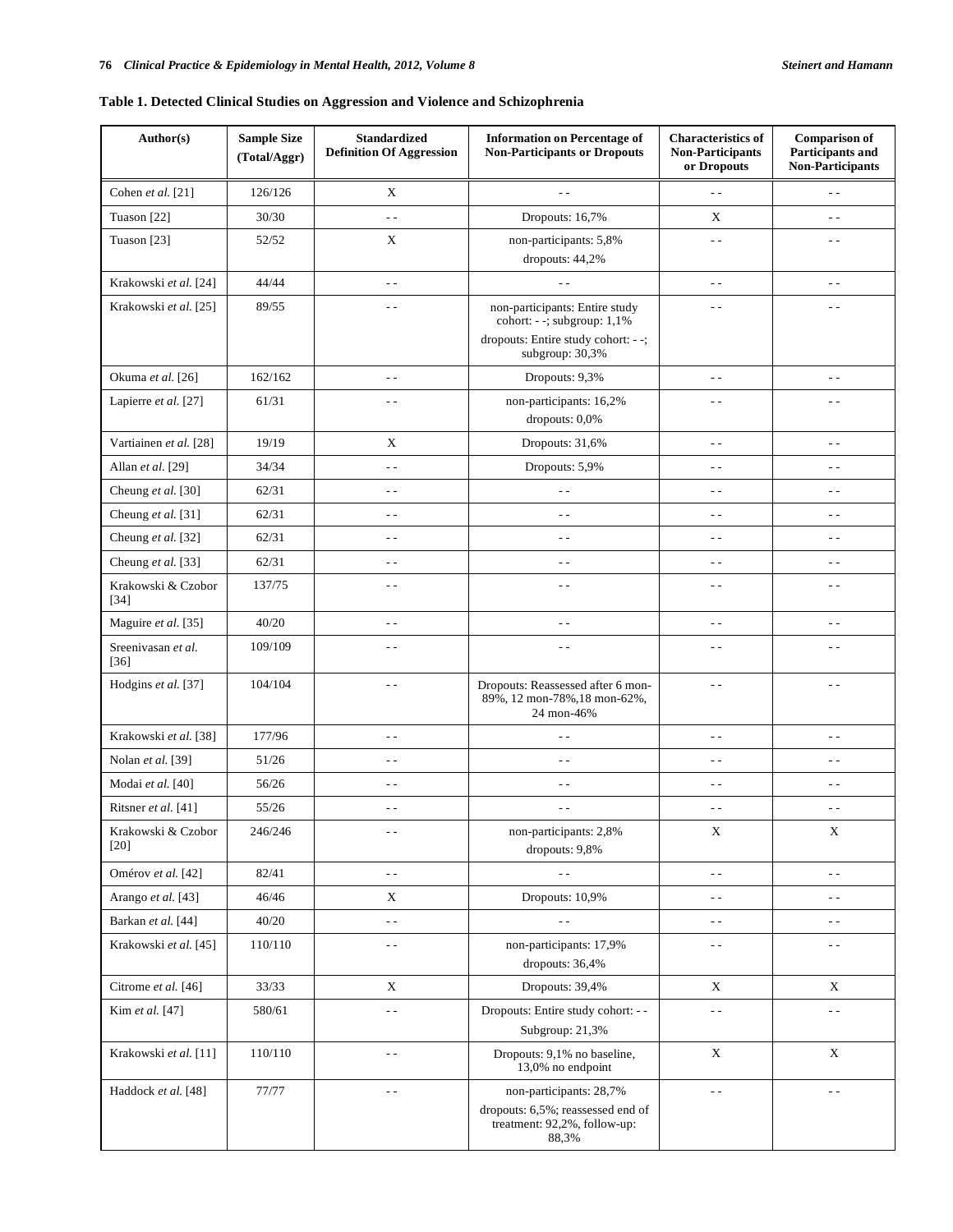#### **Table 1. contd….**

| Kim et al. [49]          | 103/46 | $- -$      | $- -$           | $- -$ | $- -$ |
|--------------------------|--------|------------|-----------------|-------|-------|
| Krakowski et al. [50]    | 93/93  | $\sim$ $-$ | Dropouts: 26,9% | $- -$ | $- -$ |
|                          |        |            |                 |       |       |
| Nolan <i>et al.</i> [51] | 44/44  | $- -$      | $- -$           | $- -$ | $- -$ |

## **Comparison of Quality of Reporting: Pharmacological Studies and Recent Publications**

A descriptive comparison of pharmacological versus non-pharmacological studies shows that in 5 (45.5%) of the 11 pharmacological studies and none (0.0%) of the 23 nonpharmacologic studies violence or aggression were defined by a cut-off score on an aggression scale. Rates of nonparticipation were reported in 2 (18.2%) of the pharmacological and in 4 (17.4%) of the non-pharmacological studies. The number of drop-outs was reported in 9 (81.8%) of the pharmacological and in 7 (30.4%) of the non-pharmacological studies. A systematic comparison of participants and nonparticipants was conducted in 2 (18.2%) of the pharmacological versus in 1 (4.3%) of the non-pharmacological studies.

Comparing studies published in recent years (since 2000) to studies published before 2000, it turns out that in 2  $(14.3\%)$  of 14 recent publications and 3  $(15.8\%)$  of 19 older publications a definition of violence by a cut-off score was given. Rates of non-participation were reported in 3 (21.4%) of the recent publications and 3 (15.8%) of the older publications. The number of drop-outs was reported in 8 (57.1%) of the recent publications and 8 (42.1%) of the older publications. A systematic comparison of participants and nonparticipants was conducted in 3 (21.4%) of the recent publications and none (0.0%) of the older publications.

## **DISCUSSION**

The primary objective of this systematic literature review was to investigate the external validity of published clinical studies on aggressive and violent behaviour in people with schizophrenia. Thus we focused our inclusion criteria on studies which required informed consent, required patient's active participation and required aggressive behavior as an inclusion criterion. Though there is plenty of literature on violence in people with schizophrenia, only a limited number of 33 studies, based on 20 independent data sets, fulfilled the criteria.

To assess the external validity, we analysed whether criteria for study inclusion were clearly defined and whether appropriate information was given on drop-outs during the respective study, as well as on patients who had been screened for participation but were reluctant to participate. We found that only 15% of the studies that fulfilled our inclusion criteria for the review used inclusion criteria defined a priori by a minimum score on an aggression scale such as the Modified Overt Aggression Scale [52]. This finding is in line with a recent overview on mood stabilisers in aggressive patients with schizophrenia where the authors criticised a lack of transparency regarding the inclusion criteria and definitions of aggression [16]. The difficulty in recruiting patients for such studies is shown by the study description of Citrome *et al.* [46], where the inclusion threshold had to be

### **Table 3. Recommendations for Improving Reporting Quality**

| <b>Recommendations for Reporting in Future Studies</b> |                                                                                                |  |  |  |
|--------------------------------------------------------|------------------------------------------------------------------------------------------------|--|--|--|
|                                                        | Inclusion criteria: clear definition of aggression by cut-off<br>score of an appropriate scale |  |  |  |
|                                                        | Number of patients screened for inclusion                                                      |  |  |  |
|                                                        | Number and characteristics of participating and non-<br>participating patients                 |  |  |  |
|                                                        | Comparison of participating an non-participating patients                                      |  |  |  |
|                                                        | Number and characteristics of finishers and drop-outs                                          |  |  |  |
|                                                        | Comparison of finishers and drop-outs (esp. in terms of vio-<br>lent behaviour)                |  |  |  |
|                                                        | Intent-to-treat-analysis                                                                       |  |  |  |
|                                                        | Information on consent procedures and incentives                                               |  |  |  |

lowered during the study because after 15 months only 8 patients had been recruited, then also allowing for the inclusion of milder forms of aggression. However, the inclusion of very mild or not clearly defined forms of aggressive behaviour makes the external validity of the respective studies questionable. This does not only concern the severity, but also the causes of aggression. Only 8 out of 33 studies included made some differentiation between reactive, psychopathology-related and other forms of violence, e.g., violence related to antisocial personality traits or intoxication.

An analysis and comparison of non-participants and participants was reported in only one study, and characteristics of drop-outs were reported only in 4 studies, though their percentage (where it was reported) was about 25% of the study population. Even if detailed information on nonparticipants may not be accessible due to ethical limits, it would be helpful to give some basic information on these patients. For futher investigations it is essential to know which subgroups of patients are likely to participate or not. Altogether, the external validity of most studies on aggressive behaviour in schizophrenia seems questionable, and sample selection bias is rather probable in the sense that patients with severe violent behaviour and very little cooperation – the most difficult to treat and manage – were not included. This is well in line with previous studies on nonparticipants in studies on patients with mental illness. Nonparticipants tend to be male, unmarried, and to have a more severe course of illness. They also typically tend to have a low socioeconomic status, co-morbid substance abuse problems and a history of violence [53-55]. Patients with schizophrenia are more frequently reluctant to participate in studies than patients with bipolar disorder [55, 56]. Among patients with schizophrenia, non-participation is associated with the disorganised subtype [54], severe positive symptoms and more frequent hospitalisation [56]. Additionaly, we compared the reporting quality in pharmacological and nonphamacological studies. Although pharmacological studies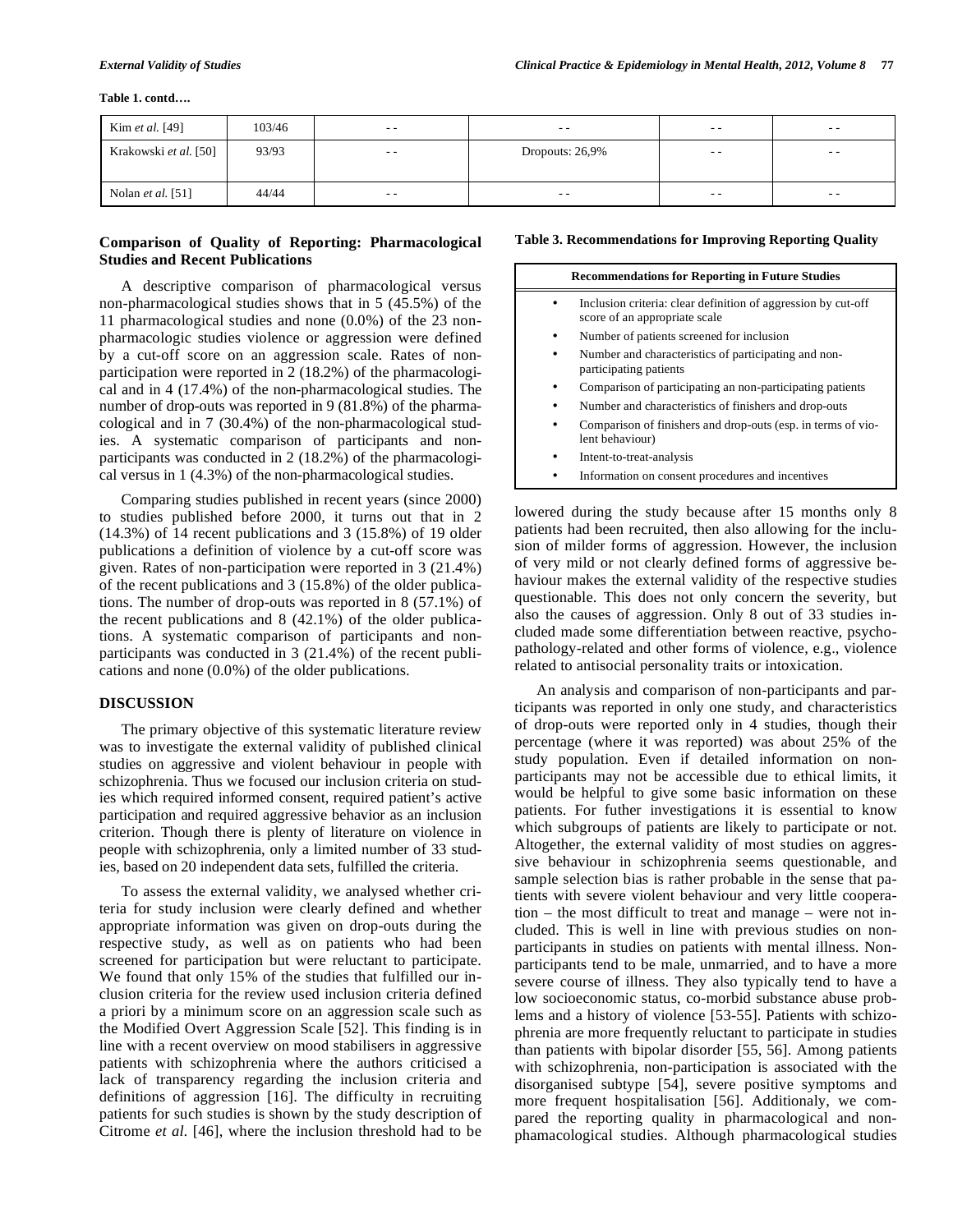overall showed a better reporting quality that may be due to stricter study protocols, there is even a need to improve the reporting quality. Comparing studies published prior to the year 2000 and more recent publications did not yield a remarkable increase in the quality of reporting.

Our second objective was to elucidate difficulties in recruiting appropriate study samples among aggressive and violent patients with schizophrenia, which is important for the planning of future studies. Unfortunately, most of the studies did not report many of the relevant data, such as percentages of non-participants. Incomplete reporting of such essential study data is common in clinical studies and randomised controlled trials (RCT) with regard to patients with schizophrenia [57, 58]. Where reported, only about 12% of eligible patients had refused to participate. This seems to be a small proportion; however, in many studies, the requirement for patients was only participation in an interview, participation in an RCT on medication, or consent to taking blood specimens for genetic tests. There is a remarkable discrepancy between the huge body of literature on predictors and associated factors of violence in schizophrenia and the nearly complete lack of evaluated intervention programmes, with only one exception [48], which might indicate the difficulty of conducting such studies. Not only might it be difficult to recruit patients, but bias emerges as the result of a considerable percentage of drop-outs during the study, which was 22% in the studies detected here (where information was reported at all). This was still less than the 40% in RCTs Gilbody *et al.* [58] reported in an overview of schizophrenia studies. If all types of studies on schizophrenia were included, this percentage would be much smaller (12%) [59].

The mean sample size was 93, more than the reported average of studies in schizophrenia in general [59], but the well-known tendency of studies to be underpowered is found here, too. The vast majority of studies used in-patients as samples. This can be understood as an indirect hint at the difficulties of conducting clinical studies outside the hospital setting with patients who have displayed violent behaviour. However, this can also be a further source of bias, because the factors associated with in-patient violence are rather different from those associated with community violence [3]. The recruitment period, if reported at all, was about 3 years on average, which may be a further hint at the difficulities in realising such studies. If recruitment of patients for studies is difficult and, in addition, it is difficult to keep patients to study protocols, financial incentives for participants are helpful and frequently used [60] but rarely reported [61]. Unfortunately, none of the detected studies reported on incentives for participants. A better reporting quality would not only give helpful hints for recruitment in future studies, but is part of scientific ethics. Motivated by one of the reviewers of this paper, we tried to contact the principal investigators of the reviewed studies via e-mail, as indexed in the SCOPUS database, concerning the question of incentives for participating patients. However, a considerable proportion of the studies is more than ten years old and some of the authors had moved to other institutions or retired, from others we did not receive an answer. The resulting picture is incomplete but suggests that incentives of different kind may have been given in most cases. Financial compensation was described as small amounts of about 10 \$ or  $\vec{\epsilon}$ . Other incentives could

be transferral to a special research unit with better staffing and more convenient conditions of hospitalization.

Given the difficulties in recruiting aggressive patients mentioned above, it is questionable that studies based on informed consent of patients are representative for the nature and severity of aggression in schizophrenia. It has to be assumed that the most aggressive and ill patients are mostly reluctant to participate in studies. Therefore, findings from clinical studies, particularly RCTs, have to be supplemented by data from other sources, e.g. observational and epidemiological studies, to allow generalisability to clinical practice and to improve external validity.

A limitation of this literature review is that we confined our search to MeSH terms and to studies published in English and available in PubMed or PsycINFO. However, there is little reason to assume that other studies not fulfilling these criteria are better reported in terms of study designs and outcomes.

## **CONCLUSION**

Most studies on violence in patients with schizophrenia are poorly reported in terms of external validity, and are questionable with regard to generalisability. For future studies, it is essential to report the following methods and outcomes: inclusion criteria, especially a clear definition of aggression or violence on an appropriate scale; number of patients screened for inclusion; number and characteristics of participating and non-participating patients, and comparison of these groups; number and characteristics of finishers and drop-outs, and a comparison of these groups, especially in terms of violent behaviour at inclusion; and, intention-totreat analyses. In addition, information on consent procedures and incentives should be reported. Table **3** summarizes the recommendations for improving reporting quality.

## **SUPPLEMENTARY MATERIAL**

Table **2** Detailed overview of detected clinical studies on aggression and violence and schizophrenia.

## **CONFLICT OF INTEREST**

The authors confirm that this article content has no conflicts of interest.

#### **ACKNOWLEDGEMENT**

Declared none.

## **REFERENCES**

- [1] Fazel S, Gulati G, Linsell L, Geddes JR, Grann M. Schizophrenia and violence: systematic review and meta-analysis. PLoS Med 2009; 6: e1000120.
- [2] Wessely SC, Castle D, Douglas AJ, Taylor PJ. The criminal careers of incident cases of schizophrenia. Psychol Med 1994; 24: 483- 502.
- [3] Steinert T. Prediction of inpatient violence. Acta Psychiatr Scand 2002; 106: 133-42.
- [4] Swanson JW, Holzer CE, Ganju VK, Iono RT. Violence and psychiatric disorder in the community: evidence from the epidemiologic catchment area surveys. Hosp Community Psychiatry 1990; 41: 761-70.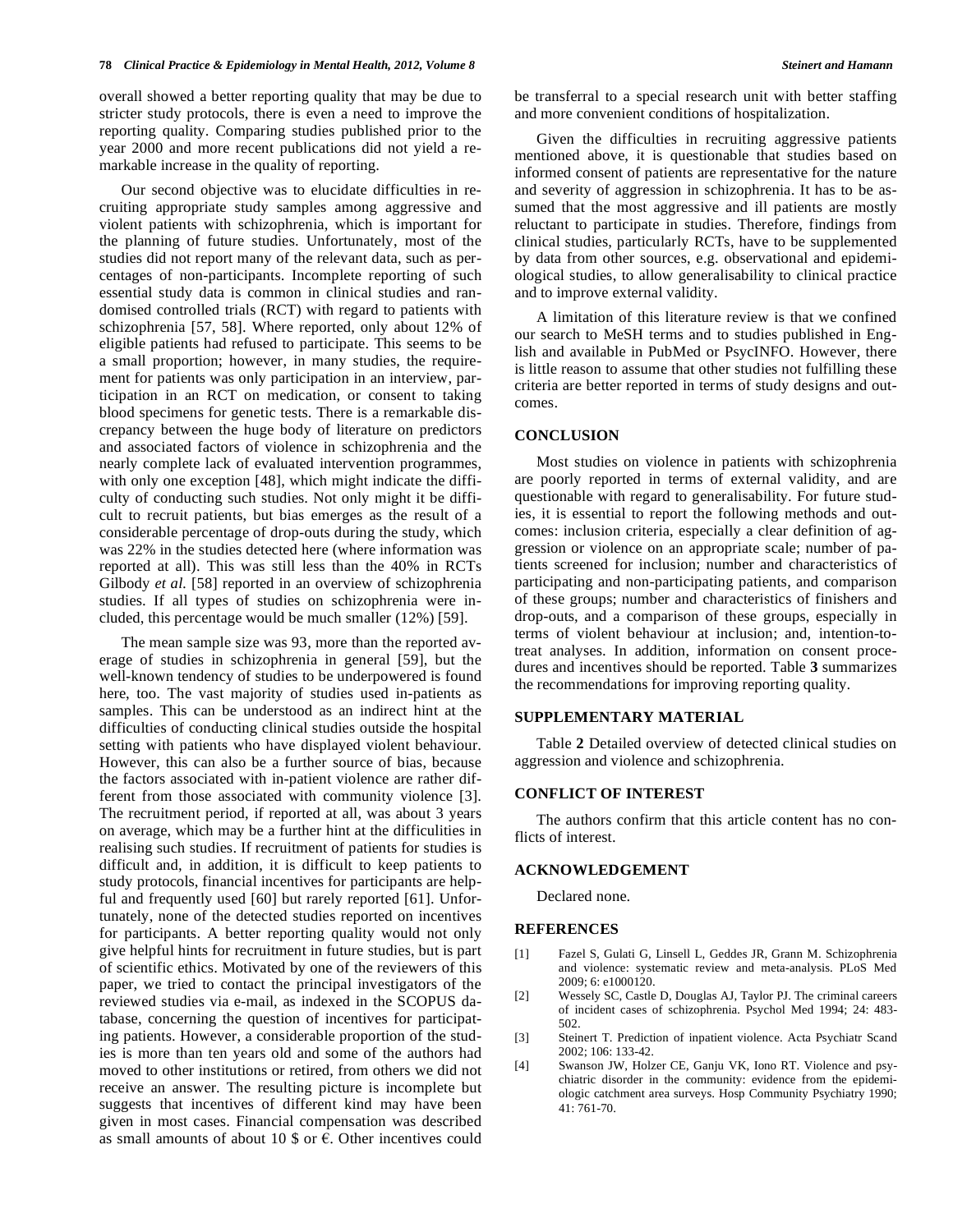- [5] Fazel S, Långström N, Hjern A, Grann M, Lichtenstein P. Schizophrenia, substance abuse, and violent crime. JAMA 2009b; 301: 2016-23.
- [6] Loughland CM, Lawrence G, Allen J, *et al*. Aggression and trauma experiences among carer-relatives of people with psychosis. Soc Psychiatry Psychiatr Epidemiol 2009; 44: 1031-40.
- [7] Angermeyer MC, Matschinger H. Violent attacks on public figures by persons suffering from psychiatric disorders. Their effect on the social distance towards the mentally ill. Eur Arch Psychiatry Clin Neurosci 1995; 245: 159-64.
- [8] Large MM, Nielssen O. Violence in first-episode psychosis: a systematic review and meta-analysis. Schizophr Res 2011; 125: 209-20.
- [9] Buckley PF, Hrouda DR, Friedman L, Noffsinger SG, Resnick PJ, Camlin-Shingler K. Insight and its relationship to violent behavior in patients with schizophrenia. Am J Psychiatry 2004; 161: 1712-4.
- [10] Elbogen EB, Van Dorn RA, Swanson JW, Swartz MS, Monahan J. Treatment engagement and violence risk in mental disorders. Br J Psychiatry 2006; 189: 354-60.
- [11] Krakowski MI, Czobor P, Nolan KA. Atypical antipsychotics, neurocognitive deficits, and aggression in schizophrenic patients. J Clin Psychopharmacol 2008; 28: 485-93.
- [12] Steinert T, Woelfle M, Gebhardt RP. Aggressive behaviour during in-patient treatment. Measurement of violence during in-patient treatment and association with psychopathology. Acta Psychiatr Scand 2000; 102: 107-12.
- [13] Amore M, Menchetti M, Tonti C, *et al*. Predictors of violent behavior among acute psychiatric patients: clinical study. Psychiatry Clin Neurosci 2008; 62: 247-55.
- [14] Hodgins S, Mueller-Isberner R. Preventing crime by people with schizophrenic disorders: the role of psychiatric services. Br J Psychiatry 2004; 185: 245-50.
- [15] Steadman HJ, Mulvey EP, Monahan J *et al*. Violence by people discharged from acute psychiatric inpatient facilities and by others in the same neighbourhoods. Arch Gen Psychiatry 1998; 55: 393- 401.
- [16] Volavka J, Citrome L. Atypical antipsychotics in the treatment of the persistently aggressive psychotic patient: methodological concerns. Schizophr Res 1999; 35: S23-33.
- [17] Jones RM, Arlidge J, Gillham R, Reagu S, Van de Bree M, Taylor PJ. Efficacy of mood stabilisers in the treatment of impulsive or repetitive aggression: systematic review and meta-analysis. Br J Psychiatry 2011; 198: 93-8.
- [18] National Institute for Clinical Excellence (NICE). Clinical Practice Guidelines for Violence: The short-term management of disturbed/violent behaviour in psychiatric inpatient-settings and emergency departments. [cited May 25, 2011]. Available from: http://www.nice.org.uk/page.aspx?o=244477.
- [19] Deutsche Gesellschaft für Psychiatrie, Psychotherapie und Nervenheilkunde (DGPPN). S2 Praxisleitlinien in Psychiatrie und Psychotherapie, Band 2: Behandlungsleitlinie Therapeutische Maßnahmen bei aggressivem Verhalten in der Psychiatrie und Psychotherapie. Darmstadt: Steinkopff 2010.
- [20] Krakowski M, Czobor P. Gender differences in violent behaviors: relationship to clinical symptoms and psychosocial factors. Am J Psychiatry 2004; 161: 459-65.
- [21] Cohen M, Oaks G, Freedman N, Engelhardt DM, Margolis RA. Family interaction patterns, drug treatment and change in social aggression. Arch Gen Psychiatry 1968; 19: 50-6.
- [22] Tuason VB. The psychiatrist and the violent patient. Dis Nerv Syst 1971; 32: 764-8.
- [23] Tuason VB. A comparison of parenteral loxapine and haloperidol in hostile and aggressive acutely schizophrenic patients. J Clin Psychiatry 1986; 47: 126-9.
- [24] Krakowski M, Jaeger J, Volavka J. Violence and psychopathology: A longitudinal study. Compr Psychiatry 1988; 29: 174-81.
- [25] Krakowski M, Convit A, Jaeger J, Lin S, Volavka J. Neurological impairment in violent schizophrenic inpatients. Am J Psychiatry 1989; 146: 849-3.
- [26] Okuma T, Yamashita I, Takahashi R, *et al*. A double-blind study of adjunctive carbamazepine versus placebo on excited states of schizophrenic and schizoaffective disorders. Acta Psychiatr Scand 1989; 80: 250-9.
- [27] Lapierre D, Braun CMJ, Hodgins S, Toupin J, Léveillée S, Constanineau C. Neuropsychological correlates of violence in schizophrenia. Schizophr Bull 1995; 21: 253-62.
- [28] Vartiainen H, Tiihonen J, Putkonen A, *et al*. Citalopram, a selective serotonin reuptake inhibitor, in the treatment of aggression in schizophrenia. Acta Psychiatr Scand 1995; 91: 348-51.
- [29] Allan ER, Alpert M, Sison CE, Citrome L, Laury G, Berman I. Adjunctive nadolol in the treatment of acutely aggressive schizophrenic patients. J Clin Psychiatry 1996; 57: 455-9.
- [30] Cheung P, Schweitzer I, Crowley KC, Yastrubetskaya O, Tuckwell V. Aggressive behavior and extrapyramidal side effects of neuroleptics in schizophrenia. Int Clin Psychopharmacol 1996; 11: 237- 40.
- [31] Cheung P, Schweitzer I, Crowley KC, Tuckwell V. Aggressive behaviour in schizophrenia: Role of state versus trait factors. Psychiatry Res 1997; 72: 41-50.
- [32] Cheung P, Schweitzer I, Crowley KC, Tuckwell V. Violence in schizophrenia: Role of hallucinations and delusions. Schizophr Res 1997; 26: 181-90.
- [33] Cheung P, Schweitzer I, Crowley KC, Tuckwell V. Aggressive behaviour in schizophrenia: The role of psychopathology. Aust N Z J Psychiatry 1997; 31: 62-7.
- [34] Krakowski M, Czobor P. Violence in psychiatric patients: The role of psychosis, frontal lobe impairment, and ward turmoil. Compr Psychiatry 1997; 38: 230-6.
- [35] Maguire K, Cheung P, Crowley K, Norman T, Schweitzer I, Burrows G. Aggressive behaviour and platelet <sup>3</sup>H-paroxetine binding in schizophrenia. Schizophr Res 1997; 23: 61-7.
- [36] Sreenivasan S, Kirkish P, Eth S, *et al*. Predictors of recidivistic violence in criminally insane and civilly committed psychiatric inpatients. Int J Law Psychiatry 1997; 20: 279-91.
- [37] Hodgins S, Lapaline M, Toupin J. Criminal activities and substance use of patients with major affective disorders and schizophrenia: a 2-year follow-up. J Affect Disord 1999; 55: 187-202.
- [38] Krakowski M, Czobor P, Chou JCY. Course of violence in patients with schizophrenia: Relationship to clinical symptoms. Schizophr Bull 1999; 25; 505-17.
- [39] Nolan KA, Volavka J, Mohr P, Czobor P. Psychopathy and violent behavior among patients with schizophrenia or schizoaffective disorder. Psychiatr Serv 1999; 50: 787-92.
- [40] Modai I, Gibel A, Rauchverger B, Ritsner M, Klein E, Ben-Shachar D. Paroxetine binding in aggressive schizophrenic patients. Psychiatry Res 2000; 94: 77-81.
- [41] Ritsner M, Modai I, Gibel A, *et al*. Decreased platelet peripheraltype benzodiazepine receptors in persistently violent schizophrenia patients. J Psychiatr Res 2003; 37: 549-56 .
- [42] Omérov M, Edman G, Wistedt B. Violence and threats of violence within psychiatric care – a comparison of staff and patient experience of the same incident. Nord J Psychiatry 2004; 58: 363-9.
- [43] Arango C, Bombín I, González-Salvador T, García-Cabeza I, Bobes J. Randomized clinical trial comparing oral versus depot formulations of zuclopenthixol in patients with schizophrenia and previous violence. Eur Psychiatry 2006; 21: 34-40.
- [44] Barkan T, Peled A, Modai I, Barak P, Weizman A, Rehavi M. Serotonin transporter characteristics in lymphocytes and platelets of male aggressive schizophrenia patients compared to nonaggressive schizophrenia patients. Eur Neuropsychopharmacol 2006; 16: 572-9.
- [45] Krakowski M, Czobor P, Citrome L, Bark N, Cooper TB. Atypical antipsychotic agents in the treatment of violent patients with schizophrenia and schizoaffective disorder. Arch Gen Psychiatry 2006; 63: 622-9.
- [46] Citrome L, Shope CB, Nolan KA, Czobor P, Volavka J. Risperidone alone versus risperidone plus valproate in the treatment of patients with schizophrenia and hostility. Int Clin Psychopharmacol 2007; 22: 356-62.
- [47] Kim YR, Kim JH, Kim SJ, Lee D, Min SK. Catechol-Omethyltransferase Val158Met polymorphism in relation to aggressive schizophrenia in a Korean population. Eur Neuropsychopharmacol 2008; 18: 820-5.
- [48] Haddock G, Barrowclough C, Shaw J, Dunn G, Novaco RW, Tarrier N. Cognitive-behavioural therapy vs. social activity therapy for people with psychosis and a history of violence. Randomised controlled trial. Br J Psychiatry 2009; 194: 152-7.
- [49] Kim YR, Jahng JW, Min SK. Association between the serotonin transporter gene (5-HTTLPR) and anger-related traits in Korean schizophrenic patients. Neuropsychobiology 2009; 59: 165-71.
- [50] Krakowski M, Czobor P, Citrome L. Weight gain, metabolic parameters, and the impact of race in aggressive inpatients random-